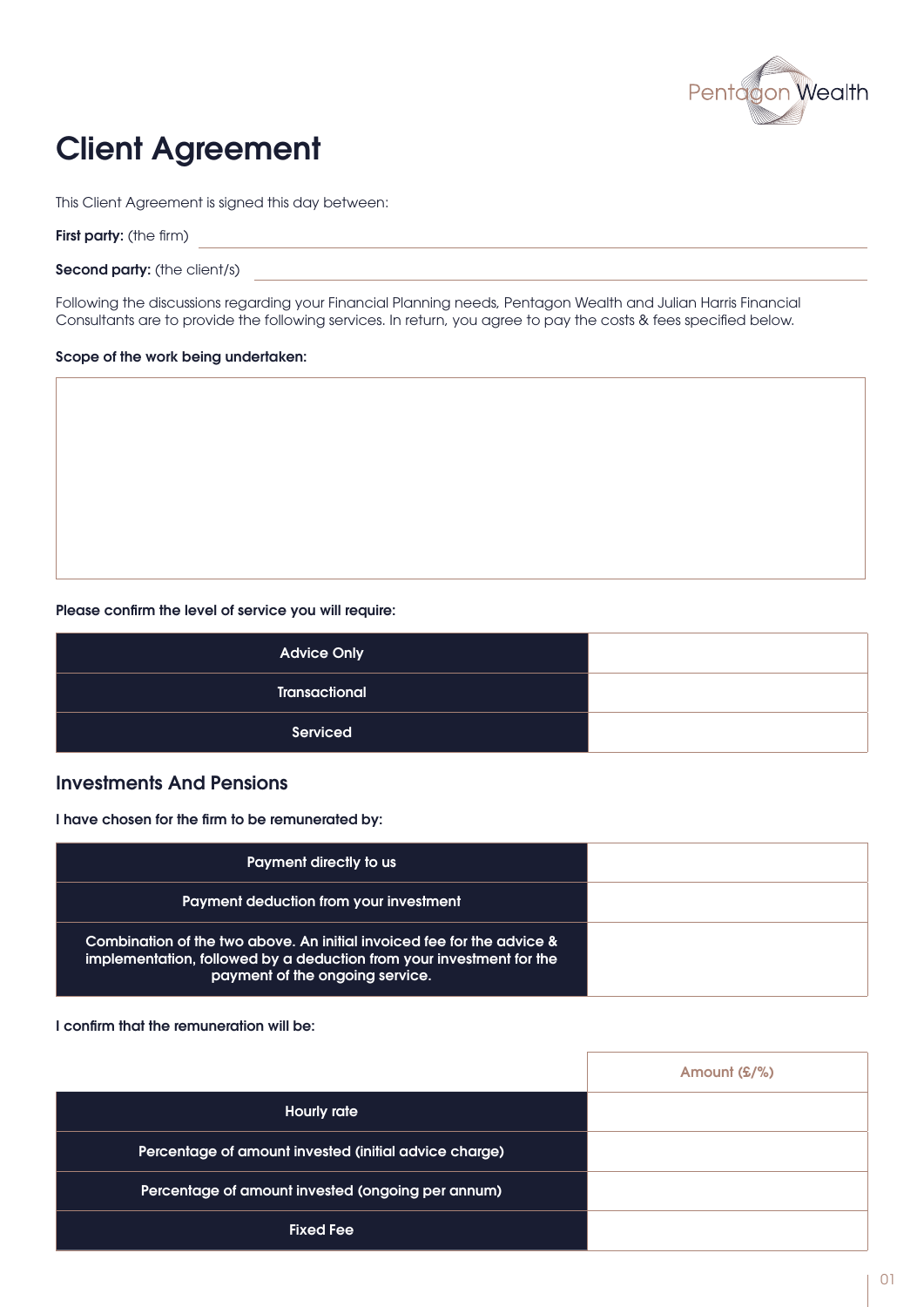

# **Mortgages**

I have chosen for the firm to be remunerated by:

| Payment directly to us                                                                                                                 |  |
|----------------------------------------------------------------------------------------------------------------------------------------|--|
| Proc Fee made by the lender                                                                                                            |  |
| Combination of the two above. An initial invoiced fee for the advice &<br>implementation in addition to a Proc Fee made by the lender. |  |

#### I confirm that the remuneration will be:

|                  | Amount (£/%) |
|------------------|--------------|
| <b>Fixed fee</b> |              |
| <b>Proc Fee</b>  |              |

## Trail Commissions (Historic)

Prior to the changes introduced on 31st December 2012, the Firm could receive a nominal ongoing commission from a product provider. This 'trail' commission was generally 0.5% of the fund value and was used to help cover the ongoing costs of providing valuations where requested, general administration and responding to queries etc. From 31st December 2012 the product providers are no longer able to pay this on new contracts. However, existing contracts may continue to pay 'trail' commission. During our discussions and research of the products we will consider such payments and advise whether this is payable and if so, what ongoing service could be provided.

## Evidence of Identity

The Company may prior to acting on your behalf require production of adequate evidence of your identity/residence. You hereby agree to provide such evidence on request or for us to obtain this via electronic means.

## Acceptance of Our Terms

The authority to act on your behalf may be terminated at any time without penalty by either party giving seven days notice in writing to that effect to the other, but without prejudice to the completion of transactions already initiated. Any transactions effected before termination and a due proportion of any period charges for services shall be settled to that date.

Julian Harris Financial Consultants does not handle clients' money. We never handle cash or accept a cheque made out to us, unless the cheque is in settlement of charges or disbursements for which we have sent you an invoice.